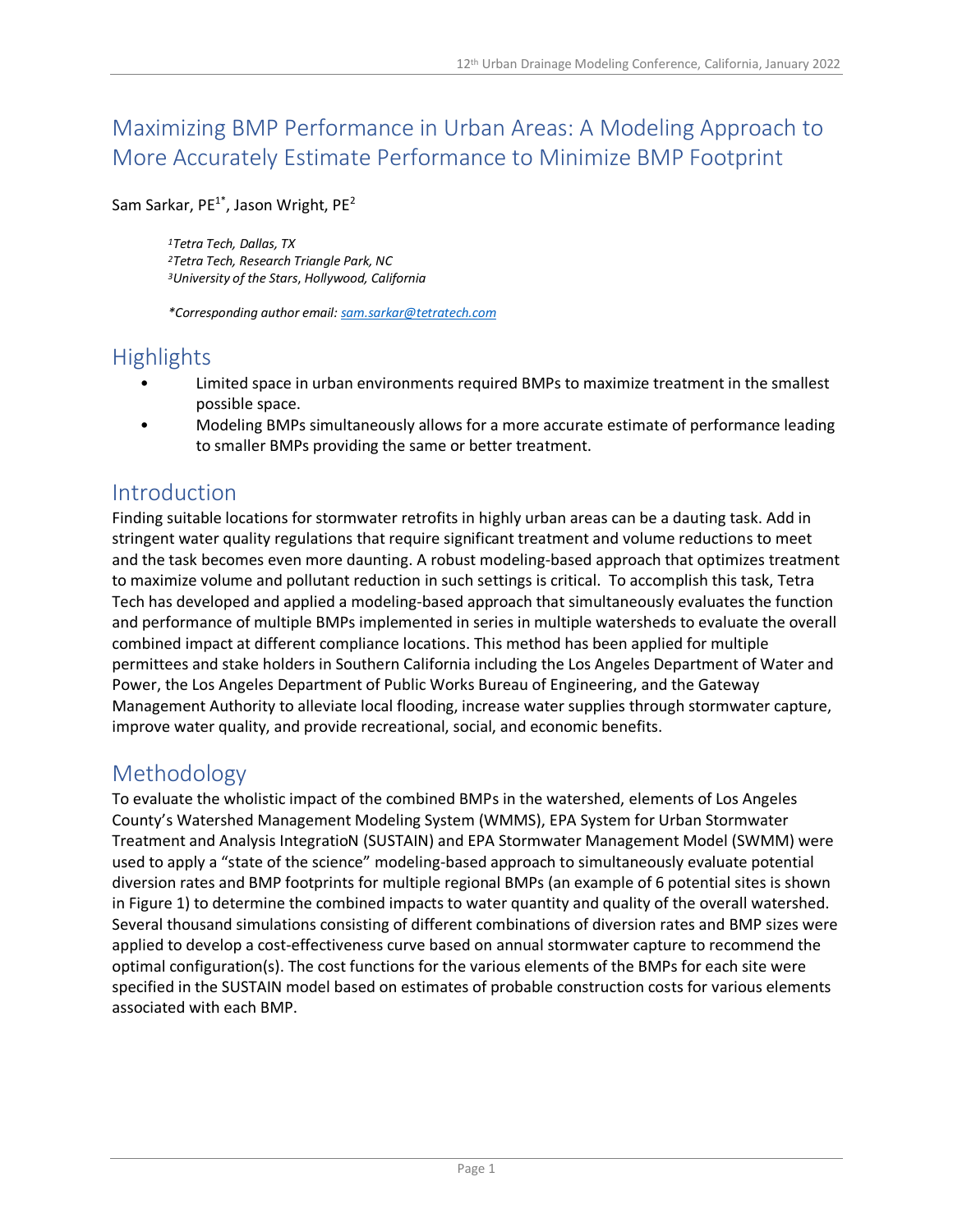

*Figure 1. Location of 6 Potential BMP Locations in the LA River and Rio Hondo Watersheds.*

<span id="page-1-0"></span>This "nested" analysis approach, illustrated in [Figure 2,](#page-1-1) was applied for three separate feasibility studies that included 22 BMPs in three watersheds, Rio Hondo, Upper LA River, and the Upper San Gabriel River, in the Los Angeles area.



<span id="page-1-1"></span>*Figure 2. Illustration of the "nested" approach for 3 potential project locations.*